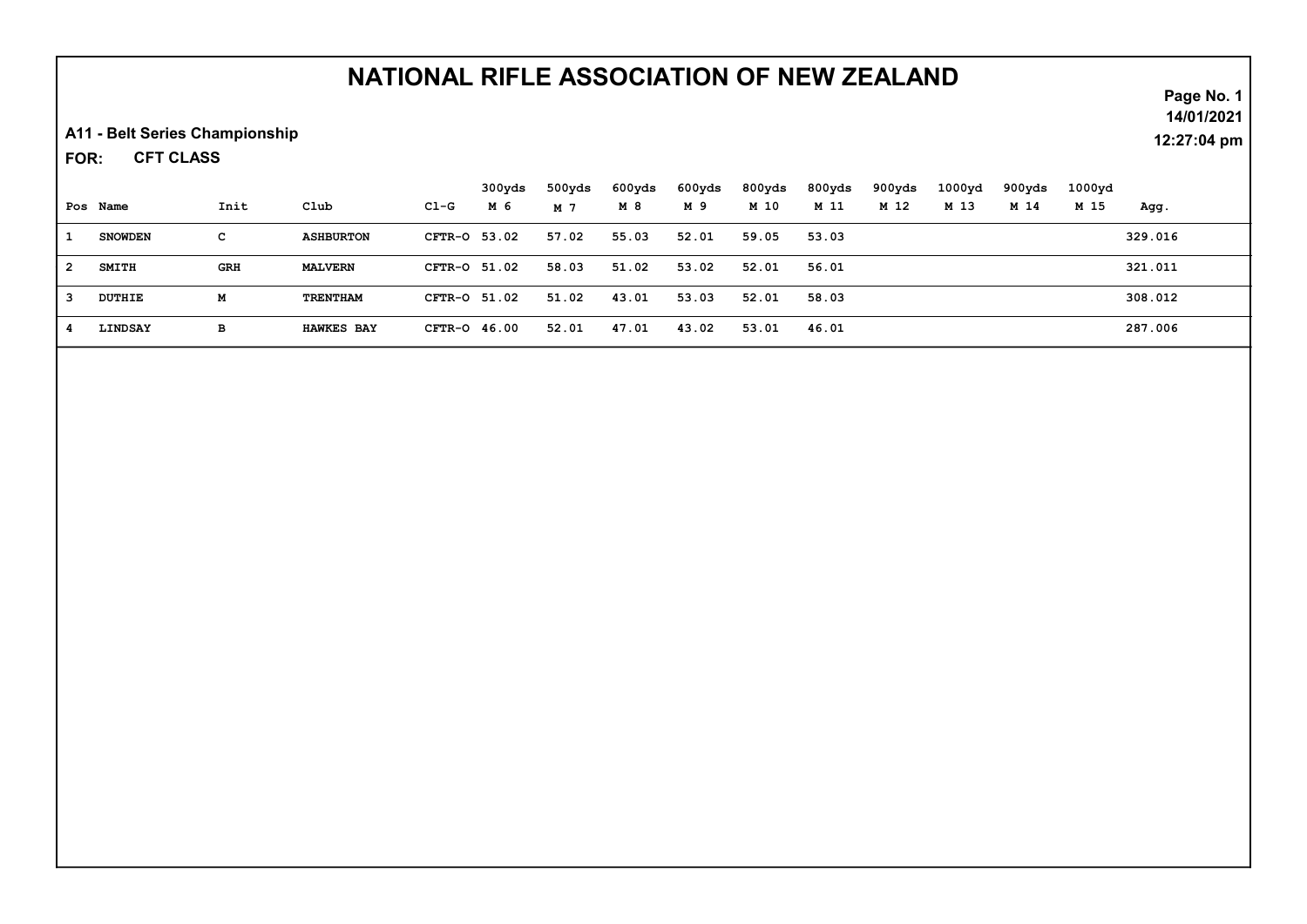## NATIONAL RIFLE ASSOCIATION OF NEW ZEALAND

A11 - Belt Series Championship

FO CLASS FOR:

|                  |                   |               |                   |        | 300yds | 500yds | 600yds | 600yds | 800yds | 800yds | 900yds | 1000yd | 900yds | 1000yd |         |
|------------------|-------------------|---------------|-------------------|--------|--------|--------|--------|--------|--------|--------|--------|--------|--------|--------|---------|
|                  | Pos Name          | Init          | C1ub              | $C1-G$ | M 6    | M 7    | M 8    | M 9    | M 10   | M 11   | M 12   | M 13   | M 14   | M 15   | Agg.    |
| $\mathbf{1}$     | <b>HUGHES</b>     | IR.           | <b>CHELTENHAM</b> | $FO-O$ | 60.06  | 59.05  | 58.04  | 60.06  | 60.09  | 60.09  |        |        |        |        | 357.039 |
| $\overline{2}$   | CHUI              | M             | <b>ASHBURTON</b>  | $FO-O$ | 59.05  | 60.05  | 59.06  | 59.01  | 59.09  | 59.05  |        |        |        |        | 355.031 |
| 3                | <b>KERRIDGE</b>   | $\mathbf{R}$  | TE PUKE           | $FO-O$ | 60.07  | 59.06  | 57.03  | 54.03  | 60.06  | 60.06  |        |        |        |        | 350.031 |
| $\boldsymbol{4}$ | <b>GRIMSEY</b>    | L.            | <b>ASHBURTON</b>  | $FO-O$ | 60.08  | 59.07  | 59.03  | 53.01  | 59.04  | 60.04  |        |        |        |        | 350.027 |
| 5                | <b>KAPENE</b>     | s             | <b>GISBORNE</b>   | $FO-O$ | 59.03  | 60.06  | 55.03  | 59.03  | 59.04  | 58.03  |        |        |        |        | 350.022 |
| 6                | <b>MCLAY</b>      | s             | TE PUKE           | $FO-O$ | 60.06  | 60.08  | 58.03  | 51.01  | 60.05  | 60.07  |        |        |        |        | 349.030 |
| 7 <sup>7</sup>   | <b>MEEHAN</b>     | D             | <b>CLEVEDON</b>   | $FO-O$ | 60.05  | 58.03  | 54.01  | 57.02  | 60.05  | 59.05  |        |        |        |        | 348.021 |
| 8                | <b>HUNT</b>       | $\mathbf{C}$  | <b>KARORI</b>     | $FO-O$ | 59.04  | 59.04  | 57.01  | 55.03  | 59.06  | 57.05  |        |        |        |        | 346.023 |
| 9                | <b>HOWL</b>       | $_{\rm SB}$   | <b>CHELTENHAM</b> | $FO-O$ | 60.09  | 60.04  | 51.01  | 56.02  | 59.03  | 56.04  |        |        |        |        | 342.023 |
| 10 <sub>1</sub>  | <b>DUCKETT</b>    | $\mathbf{FM}$ | <b>MASTERTON</b>  | $FO-O$ | 59.04  | 58.04  | 49.00  | 58.03  | 59.04  | 58.03  |        |        |        |        | 341.018 |
|                  | 11 NEAL           | PA            | <b>CLEVEDON</b>   | $FO-O$ | 55.02  | 56.04  | 55.00  | 57.01  | 59.03  | 59.04  |        |        |        |        | 341.014 |
| 12               | <b>TEAGUE</b>     | SP            | TE PUKE           | $FO-O$ | 58.03  | 58.05  | 51.03  | 57.02  | 58.04  | 57.05  |        |        |        |        | 339.022 |
| 13               | MAY               | IS            | <b>WHANGAREI</b>  | $FO-O$ | 58.04  | 57.03  | 56.02  | 50.01  | 60.08  | 58.03  |        |        |        |        | 339.021 |
| 14               | <b>SUBRITZKY</b>  | $\mathbf M$   | <b>KARORI</b>     | $FO-O$ | 49.02  | 59.04  | 57.04  | 55.01  | 57.04  | 60.08  |        |        |        |        | 337.023 |
|                  | 15 MOSES          | <b>MK</b>     | <b>CLEVEDON</b>   | $FO-O$ | 57.03  | 54.01  | 55.02  | 52.00  | 57.04  | 60.04  |        |        |        |        | 335.014 |
|                  | 16 MOFFATT        | SK            | <b>CLEVEDON</b>   | $FO-O$ | 56.03  | 56.02  | 52.01  | 54.00  | 59.05  | 58.02  |        |        |        |        | 335.013 |
| 17               | <b>BARKHUIZEN</b> | s             | <b>CLEVEDON</b>   | $FO-O$ | 59.03  | 57.01  | 54.01  | 48.00  | 56.03  | 54.01  |        |        |        |        | 328.009 |

Page No. 2

14/01/2021

12:27:04 pm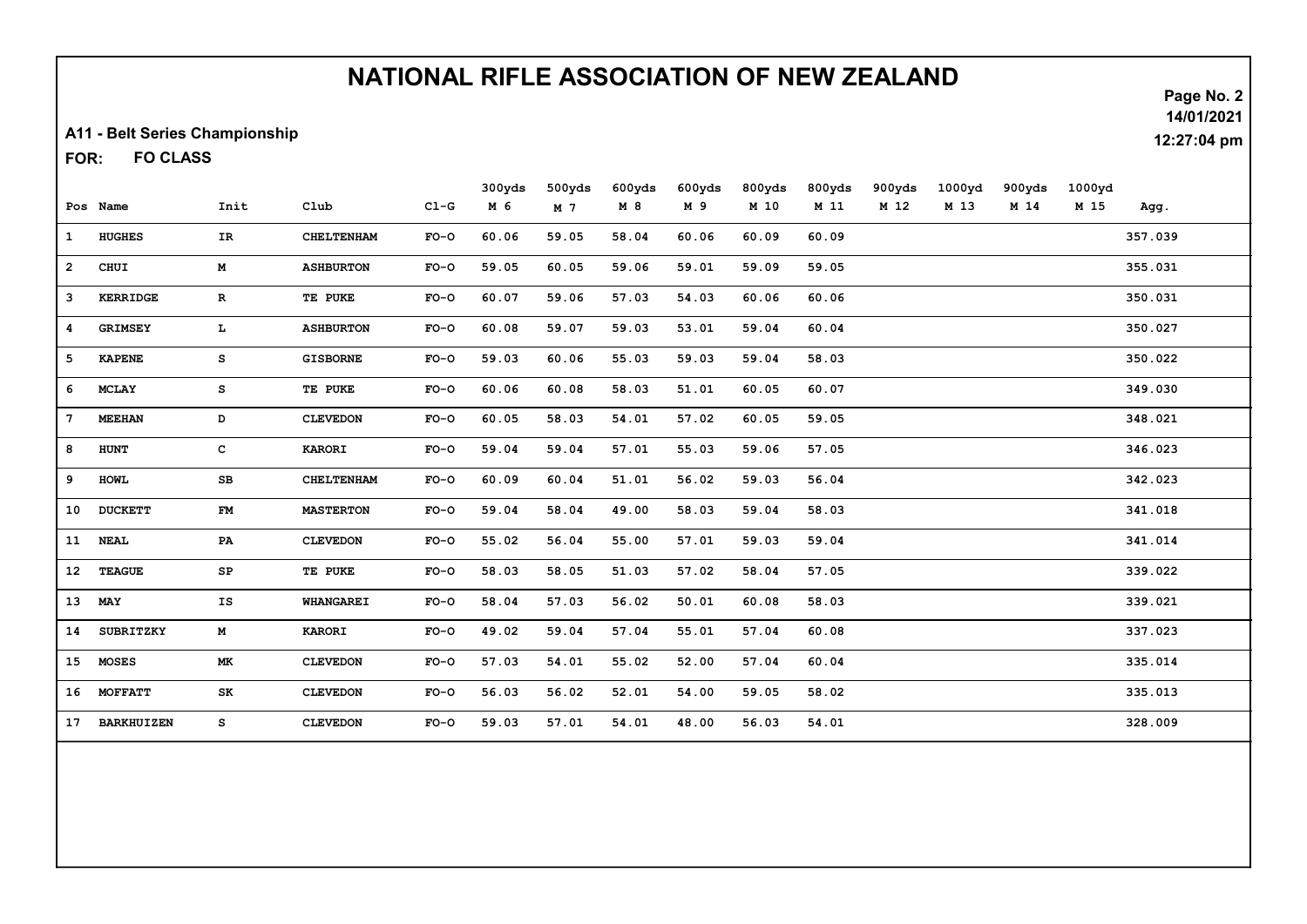| NATIONAL RIFLE ASSOCIATION OF NEW ZEALAND                  |              |      |                    |         |               |                          |              |               |                           |                |                |                | Page No. 3     |                           |         |
|------------------------------------------------------------|--------------|------|--------------------|---------|---------------|--------------------------|--------------|---------------|---------------------------|----------------|----------------|----------------|----------------|---------------------------|---------|
| A11 - Belt Series Championship<br><b>FPR CLASS</b><br>FOR: |              |      |                    |         |               |                          |              |               |                           |                |                |                |                | 14/01/2021<br>12:27:04 pm |         |
|                                                            | Pos Name     | Init | $_{\texttt{Club}}$ | $CL-G$  | 300yds<br>M 6 | 500yds<br>M <sub>7</sub> | 600yds<br>M8 | 600yds<br>M 9 | 800yds<br>M <sub>10</sub> | 800yds<br>M 11 | 900yds<br>M 12 | 1000yd<br>M 13 | 900yds<br>M 14 | 1000yd<br>M 15            | Agg.    |
| $\mathbf{1}$                                               | <b>SMITH</b> | DW   | <b>ASHBURTON</b>   | $FPR-0$ | 59.04         | 60.04                    | 54.02        | 59.01         | 59.02                     | 57.04          |                |                |                |                           | 348.017 |
|                                                            |              |      |                    |         |               |                          |              |               |                           |                |                |                |                |                           |         |
|                                                            |              |      |                    |         |               |                          |              |               |                           |                |                |                |                |                           |         |
|                                                            |              |      |                    |         |               |                          |              |               |                           |                |                |                |                |                           |         |
|                                                            |              |      |                    |         |               |                          |              |               |                           |                |                |                |                |                           |         |
|                                                            |              |      |                    |         |               |                          |              |               |                           |                |                |                |                |                           |         |
|                                                            |              |      |                    |         |               |                          |              |               |                           |                |                |                |                |                           |         |
|                                                            |              |      |                    |         |               |                          |              |               |                           |                |                |                |                |                           |         |
|                                                            |              |      |                    |         |               |                          |              |               |                           |                |                |                |                |                           |         |
|                                                            |              |      |                    |         |               |                          |              |               |                           |                |                |                |                |                           |         |
|                                                            |              |      |                    |         |               |                          |              |               |                           |                |                |                |                |                           |         |
|                                                            |              |      |                    |         |               |                          |              |               |                           |                |                |                |                |                           |         |
|                                                            |              |      |                    |         |               |                          |              |               |                           |                |                |                |                |                           |         |
|                                                            |              |      |                    |         |               |                          |              |               |                           |                |                |                |                |                           |         |
|                                                            |              |      |                    |         |               |                          |              |               |                           |                |                |                |                |                           |         |
|                                                            |              |      |                    |         |               |                          |              |               |                           |                |                |                |                |                           |         |
|                                                            |              |      |                    |         |               |                          |              |               |                           |                |                |                |                |                           |         |